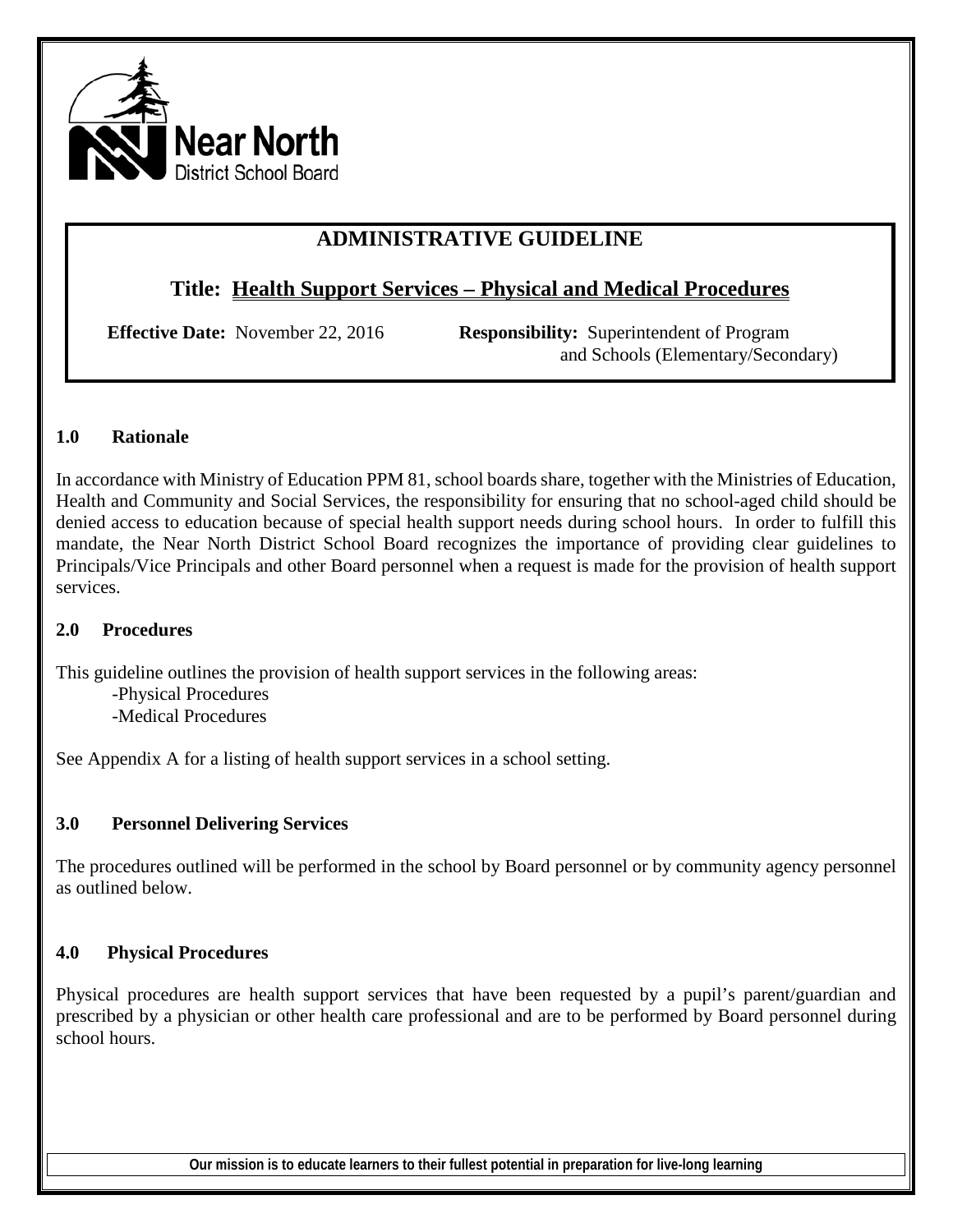- 4.1 Board personnel will perform the following physical procedures:
	- lifting and positioning
	- assistance with mobility
	- feeding (not including G-tube feeding) (See Appendix B attached for further clarification)
	- toileting (including only clean intermittent catheterization)
	- general maintenance exercises and speech remediation, correction and rehabilitation programming in accordance with the Interministerial Guidelines for the Provision of Speech and Language Services released September 1988
	- shallow surface suctioning (eg.oral or nasal suction).
- 4.2 The services of Ministry of Health personnel, usually through the Community Care Access Centres (CCAC) and occasionally from pediatricians, will be accessed/consulted as needed, in the training and direction of Board personnel in the performance of these health support services.
- 4.3 The Ministry of Health and/or community agency personnel shall remain responsible for the provision of intensive physio-occupational and speech therapy services.
- 4.4 When a parent/guardian requests health support services beyond the capacity, resources and/or requirements of the school and/or Board, the CCAC shall be notified and requested to intervene and provide the health support services in the school.
- 4.5 Students who are medically complex or have rare conditions Due to the individual nature of students who are medically complex or have rare conditions requiring unique responses, other requests for interventions not covered in this procedure or any variations to the above procedures must be approved by the Superintendent in charge of Special Education.

## **5.0 Medical Procedures**

Medical procedures are the responsibility of the pupil, parent/guardian or Ministry of Health (eg. CCAC personnel) or community agency personnel.

- 5.1 Board personnel will not perform any of the following medical procedures:
	- ♦ manual expression of bladder/stoma
	- ♦ postural drainage
	- ♦ sterile intermittent catheterization
	- ♦ deep suctioning (eg. throat and/or chest suction or drainage)
	- ♦ administration of medication given subcutaneously or intravenously
	- ♦ G-tube feeding (see Appendix B for further clarification)
	- ♦ any invasive medical procedures
- 5.2 Administration of Medication please refer to the Near North District School Board Administrative Guideline "Administration of Medication" for the procedure for the administration of oral medication by Board personnel.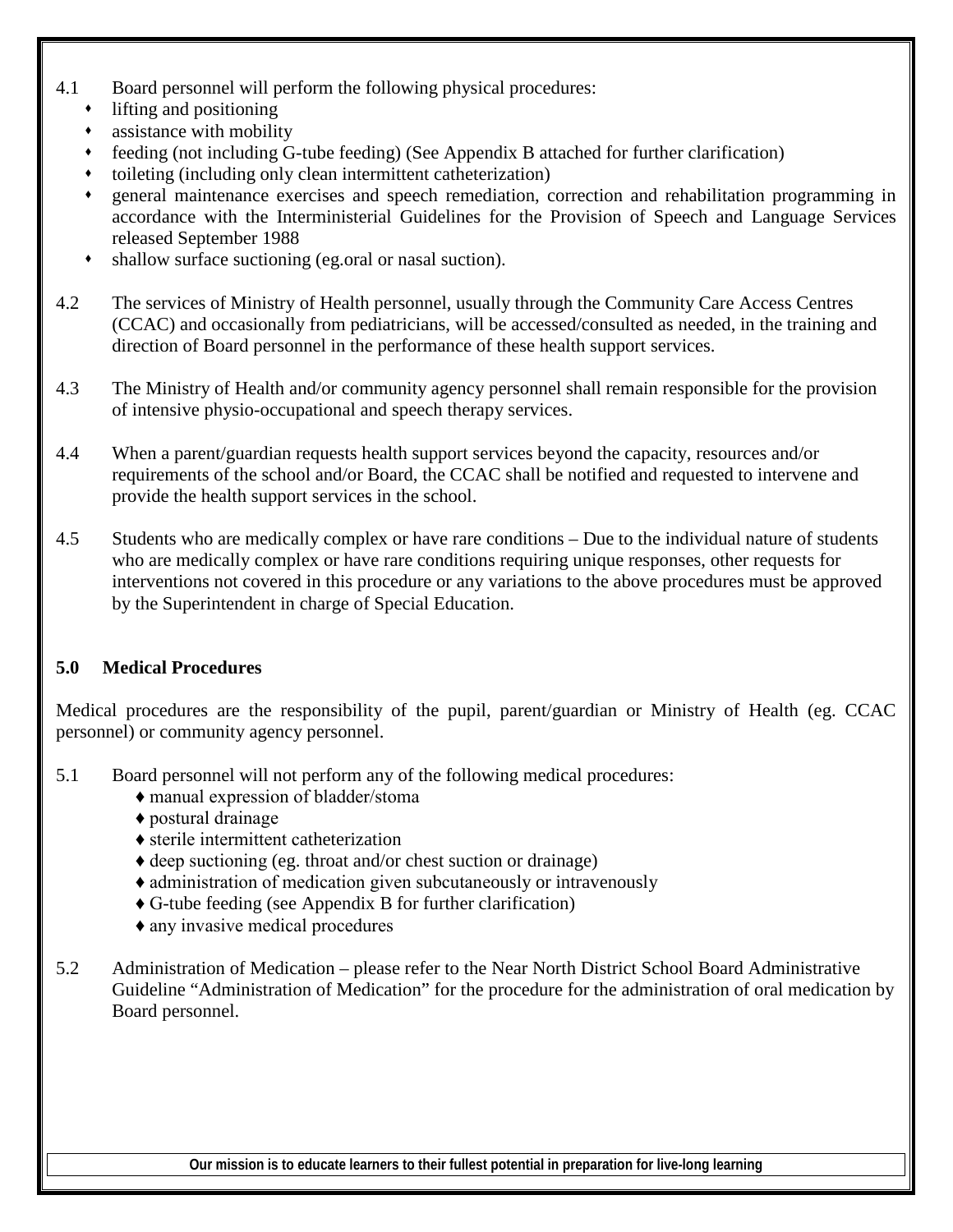#### **6.0 Planning and Referral Process**

- 6.1 Upon receipt of a request by a parent/guardian for the provision of health support services to a student, a plan shall be developed by the Principal/Vice-Principal and an Authorization for School Board Health Support Services (Appendix C) completed for the students requiring the health support services.
- 6.2 The Principal/Vice-principal or a school contact teacher assigned by the Principal shall oversee the plan and associated tasks for the provision of health support services requested by the parent/guardian, in consultation with the Ministry of Health and community agency personnel regarding the provision of appropriate/necessary training for Board personnel.
- 6.3 Referral to the appropriate CCAC should be made by the school Principal in situations where direct services provided by CCAC personnel or community agency personnel for medical procedures will be required.
- 6.4 Consultation with CCAC or the paediatrician/health care professional should also be made where training or consultation regarding the plan for an individual student is needed.

## **7.0 Training**

- 7.1 Student specific training of Board personnel to provide health support services will be the responsibility of CCAC or other medical personnel including paediatricians as requested by the Board.
- 7.2 Documentation of training will be maintained (see Appendix C) by the school Principal and additional training will be arranged if there are changes in Board personnel or changes to the appropriate/necessary training.
- 7.3 A minimum of two Educational Assistants will be trained to perform each health support service and will document using the Procedure Log (Appendix D) each time a health support service is performed, as outlined below.
- 7.4 The use of the Procedure Log is required for the following:
	- Catheterization
	- Shallow surface suctioning.
- 7.5 The use of the Procedure Log is optional after consultation with a health care professional for the following:
	- Lifting and positioning
	- Assistance with mobility
	- General maintenance exercises and speech remediation and correction programming
	- Feeding
	- Toileting
- 7.6 The Principal may determine the additional use of the Procedure Log.
- **Our mission is to educate learners to their fullest potential in preparation for live-long learning** 7.7 Universal precautions will be encouraged and undertaken whenever possible in the performance of the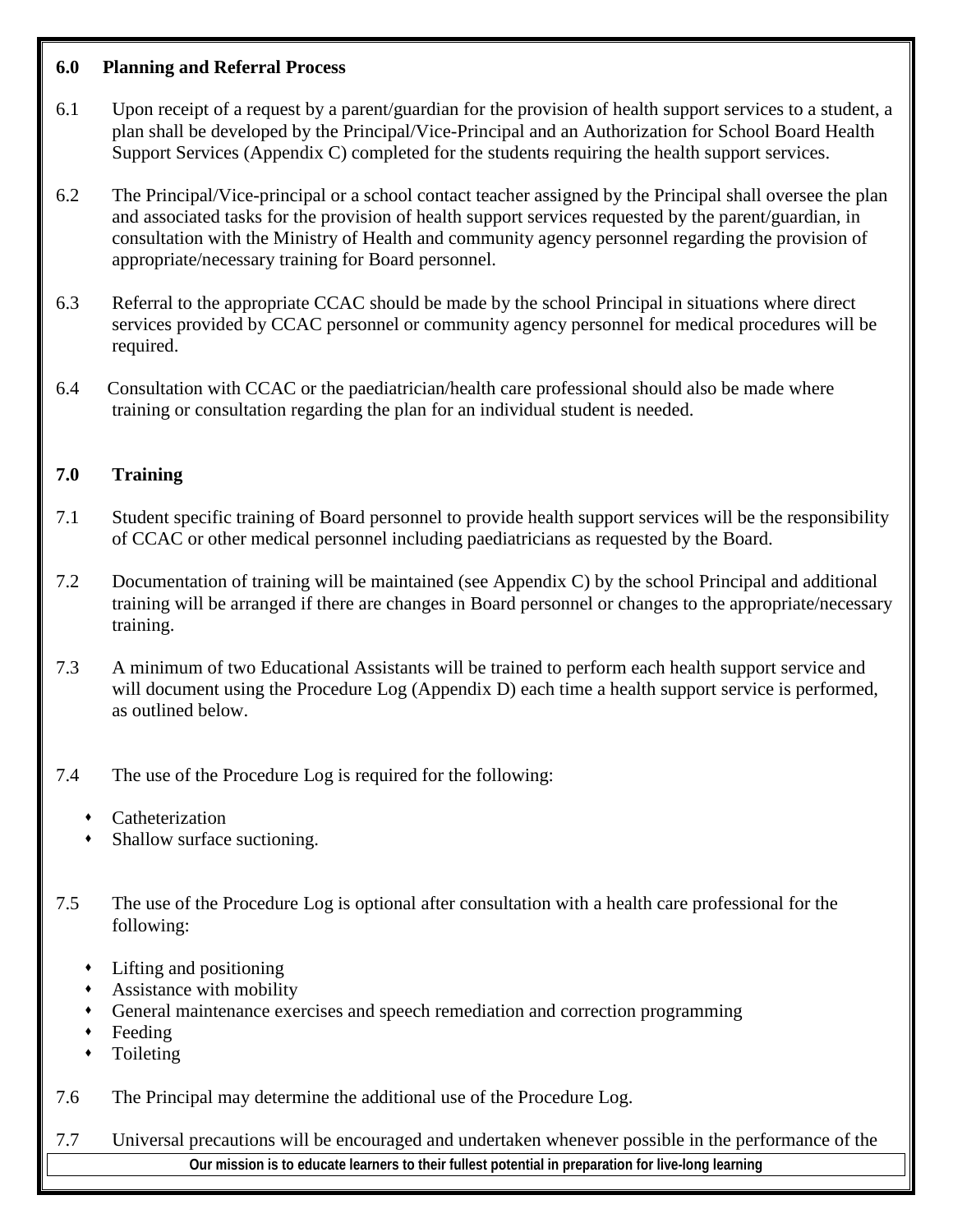health support services identified herein, including the vigilant use of regular hand washing with soap and water to prevent the spread of germs and infection.

7.8 It is acknowledged that the designation of roles and responsibilities for health support services in the school does not preclude, in emergency situations, the provision of health support services by designated Board personnel as per the policies and procedures of the Board.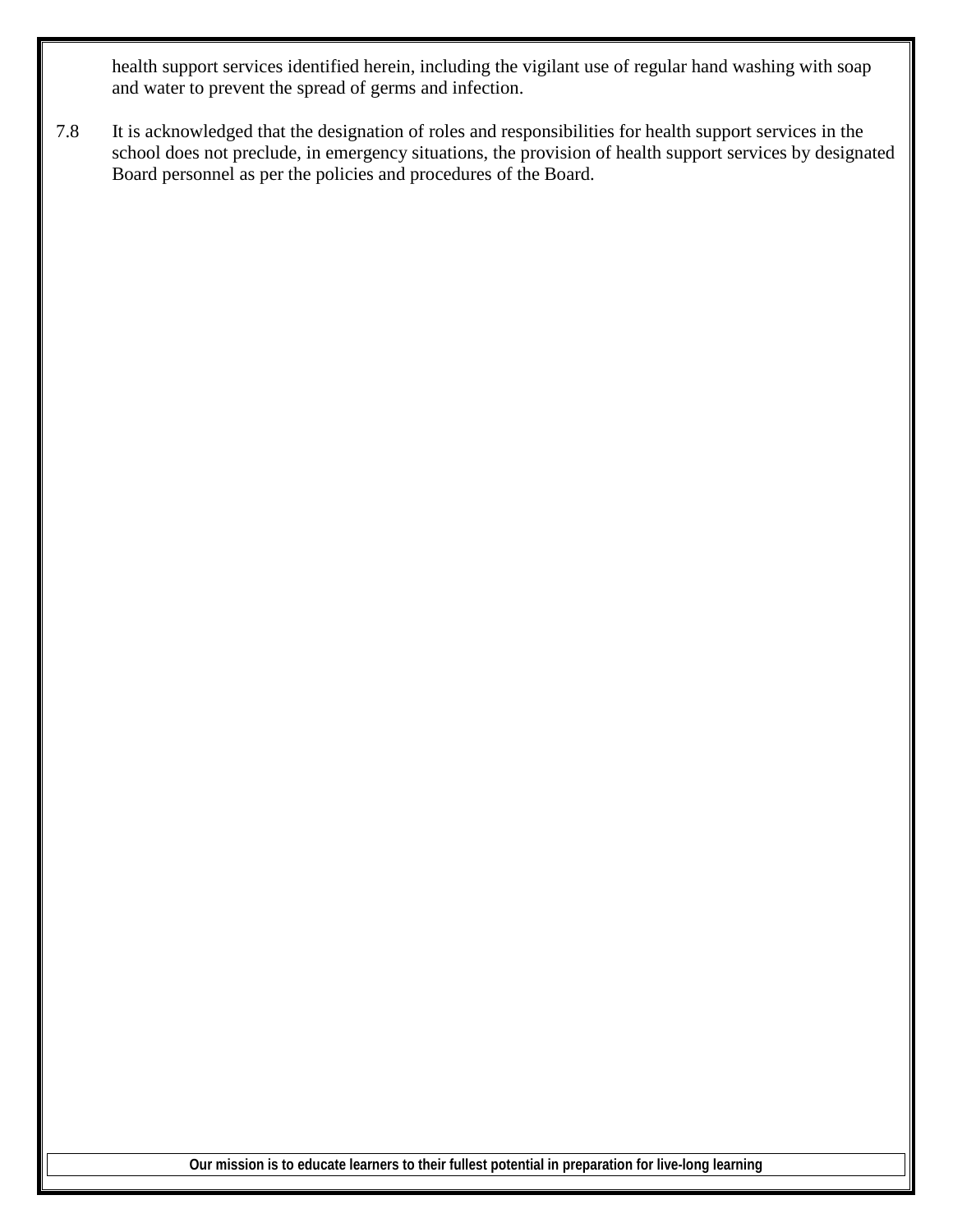

**APPENDIX A**

#### **HEALTH SUPPORT SERVICES MINISTRY OF EDUCATION – POLICY/PROGRAM MEMORANDUM #81**

|                                                     | <b>ADMINISTERED</b>                                | <b>PROVIDED</b>    | <b>TRAINING and</b>                |                       |
|-----------------------------------------------------|----------------------------------------------------|--------------------|------------------------------------|-----------------------|
| <b>SUPPORT SERVICE</b>                              | BY:                                                | BY:                | <b>DIRECTION</b>                   | <b>CONSULTATION</b>   |
|                                                     | Pupil as authorized                                | Pupil              | <b>Attending Physician</b>         | Local Board of Health |
| *Oral Medication                                    | Or                                                 |                    |                                    |                       |
|                                                     | Parent as authorized<br>Or                         | Parent             | <b>Attending Physician</b>         | Local Board of Health |
|                                                     | <b>Educational Assistant</b>                       | School Board       | School Board/Physician             | Local Board of Health |
|                                                     | or other personnel                                 |                    |                                    |                       |
|                                                     | Pupil as authorized                                | Pupil              | Attending Physician                | Local Board of Health |
| *Injection of Medication                            | Or<br>Parent as authorized                         | Parent             | <b>Attending Physician</b>         | Local Board of Health |
|                                                     | Or                                                 |                    |                                    |                       |
|                                                     | <b>Health Professional</b>                         | Ministry of Health | Ministry of Health                 | School Board          |
| *Catheterization                                    |                                                    |                    |                                    |                       |
| clean intermittent                                  | <b>Educational Assistant</b>                       | School Board       | Parent or                          | Ministry of Health    |
|                                                     | or other personnel                                 |                    | Ministry of Health                 |                       |
|                                                     |                                                    |                    |                                    |                       |
| sterile intermittent                                | <b>Health Professional</b>                         | Ministry of Health | Ministry of Health                 | Ministry of Health    |
|                                                     | <b>Health Professional</b>                         |                    |                                    | School Board          |
| manual expression of<br>bladder/stoma               |                                                    | Ministry of Health | Ministry of Health                 |                       |
|                                                     |                                                    |                    |                                    |                       |
| *Suctioning                                         |                                                    |                    |                                    |                       |
| shallow surface                                     | <b>Educational Assistant</b>                       |                    | Parent or                          | Ministry of Health    |
| (e.g. oral or nasal suction)                        | or other personnel                                 | School Board       | Ministry of Health                 |                       |
| deep<br>$\blacksquare$<br>(e.g. throat and/or chest | <b>Health Professional</b>                         | Ministry of Health | Ministry of Health                 | Ministry of Health    |
| suction or drainage)                                |                                                    |                    |                                    |                       |
|                                                     |                                                    |                    |                                    |                       |
| *Tube Feeding                                       | <b>Health Professional</b>                         | Ministry of Health | Ministry of Health                 | School Board          |
|                                                     |                                                    | School Board       | School Board                       |                       |
| *Lifting and Positioning                            | <b>Educational Assistant</b><br>or other personnel |                    | Ministry of Health                 | Ministry of Health    |
|                                                     |                                                    |                    |                                    |                       |
| *Assistance with Mobility                           | <b>Educational Assistant</b>                       | School Board       | School Board                       | Ministry of Health    |
| *Feeding (excluding tube                            | or other personnel                                 |                    | Ministry of Health                 | Ministry of Health    |
| feeding)                                            | <b>Educational Assistant</b>                       | School Board       | School Board                       |                       |
|                                                     | or other personnel                                 |                    | Ministry of Health                 |                       |
|                                                     |                                                    |                    |                                    |                       |
| *Toileting                                          | <b>Educational Assistant</b><br>or other personnel | School Board       | School Board<br>Ministry of Health | Ministry of Health    |
| <i><b>*Therapies</b></i>                            |                                                    |                    |                                    |                       |
| a) Physio/Occupational                              |                                                    |                    |                                    |                       |
| intensive clinical                                  | <b>Qualified Therapist</b>                         | Ministry of Health | Ministry of Health                 | Ministry of Health    |
| general maintenance                                 | <b>Educational Assistant</b>                       | School Board       | Ministry of Health                 | Ministry of Health    |
| exercises                                           | or other personnel                                 |                    |                                    |                       |
| Speech<br>b)                                        |                                                    |                    |                                    |                       |
| speech pathology                                    | Speech Therapists                                  | Ministry of Health | Ministry of Health                 | Ministry of Health    |
| (treatment)                                         | /Pathologists                                      |                    |                                    |                       |
| speech correction and                               | Speech Therapists                                  | School Board       | School Board                       | Ministry of Health    |
| remediation                                         | /Pathologist                                       |                    |                                    |                       |
|                                                     |                                                    |                    |                                    |                       |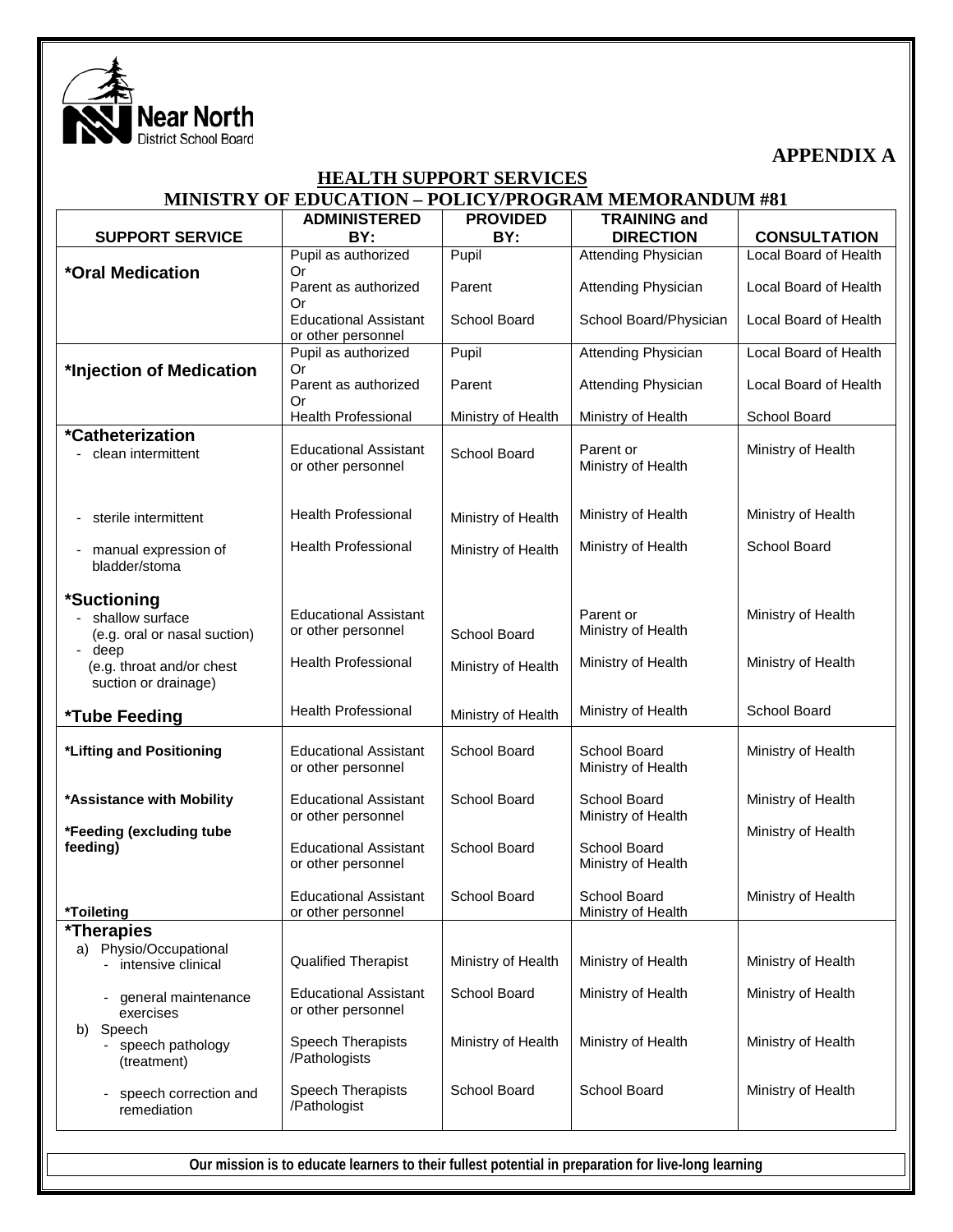

**APPENDIX B**

# **NNDSB Enteral Feeding Guidelines for Educational Assistants**

- NNDSB EA staff will not be required to assess or determine proper practice when actively engaged with a student who requires enteral feeding (PPM 81)
- Feeding directive is to come from a physician in collaboration with the family and CCAC
- Staff are only to be trained for basic procedures: connect and disconnect, stop and start preset feeding pump - for situations such as positional changes, hygiene care, or taking part in physical activity.
	- o Internal school protocol will be developed around the specific situations that EA staff will be involved in handling the G-tube, extensions and pump

### **PRN Medication via G-tube for Emergencies (Medication to be given as necessary when Emergency circumstances arise)**

• Staff are to follow a pre-determined written protocol for such emergencies as prescribed by a physician and in accordance with the Administrative Guideline for the Administration of Medication, Part 9.0, Emergency Medication.

### **Staff are not permitted to:**

- Clean medical equipment
- Set rate of flow on feeding pump (Rate needs to be pre-set and communicated to school staff.)
- Reinsert G-tube or foley catheter in the event the G-tube falls out (Refer to written protocol ie. Parents or 911.)
- Manage any gastric contents via the G-tube which would happen during venting
- Change stoma dressings
- Manually vent either by syringe or open to a basin
- Administer any maintenance medications through G-tube

*Note: Staff can dispose of Farrell Bag required for continuous relief of gastric pressure and feeding sets.* 

## **Essential Steps**

- 1. Obtain orders from prescribing physician regarding any medications with written parent/guardian consent.
- 2. School team meets with CCAC to determine best practice and align duties.
- 3. School protocols are developed around emergency procedures with signed consent from parent/guardian.
- 4. School staff are trained by a qualified professional on enteral feeding procedures.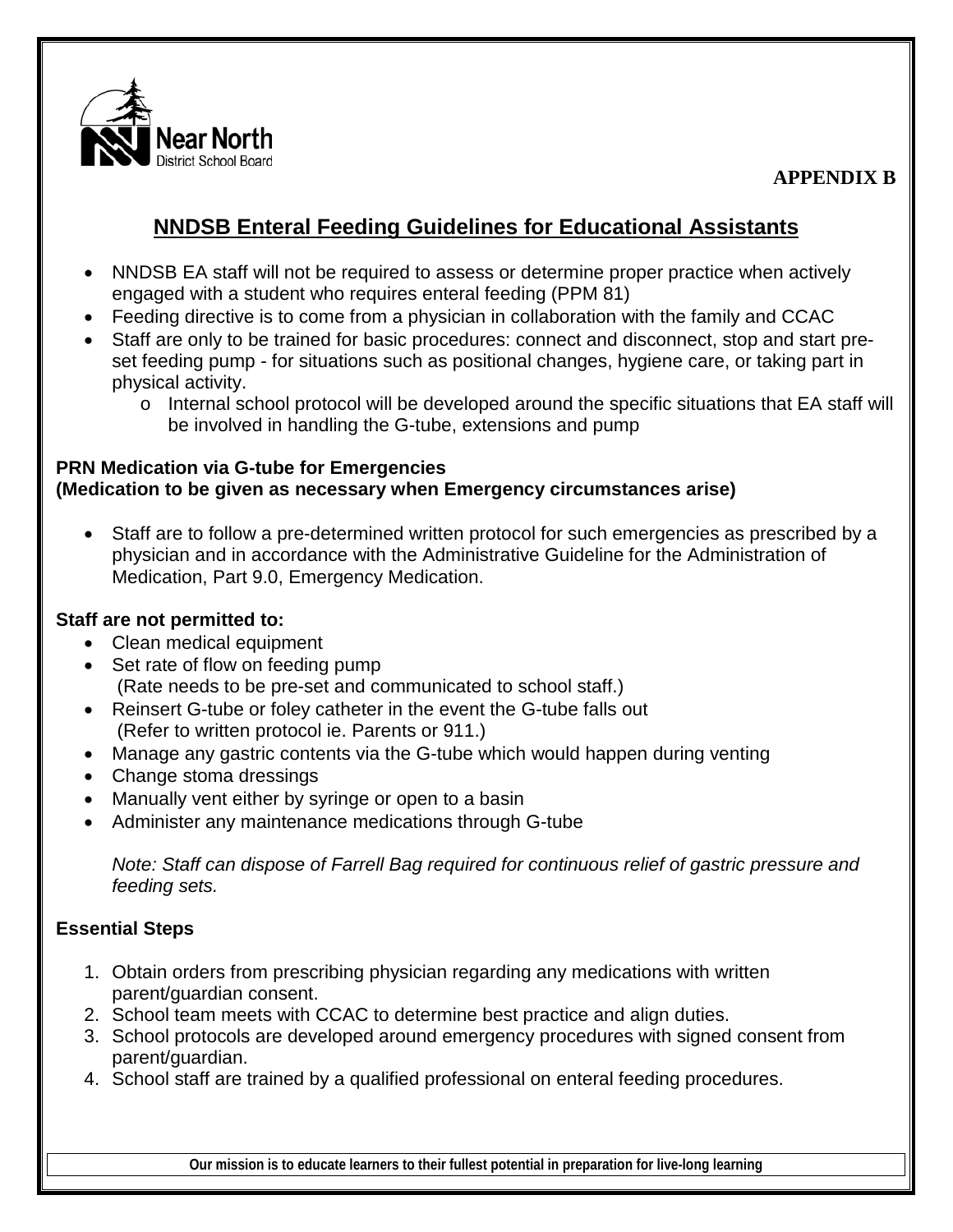

**APPENDIX C**

# **HEALTH SUPPORT SERVICES AUTHORIZATION FOR SCHOOL BOARD HEALTH SUPPORT SERVICES**

| <b>Student's Name:</b>         | Date of Birth:            |
|--------------------------------|---------------------------|
| <b>Student's Home Address:</b> | Home Phone #:             |
| Street Name:                   | $P.O.$ Box #:             |
| City:                          | Postal Code:<br>Province: |
| <b>SCHOOL:</b>                 | <b>TEACHER:</b>           |

| <b>HEALTH SUPPORT SERVICES INFORMATION</b>                     |          |  |  |  |
|----------------------------------------------------------------|----------|--|--|--|
| 1. Name of Service Required:                                   |          |  |  |  |
| 2. When is Service                                             |          |  |  |  |
| Administered:                                                  |          |  |  |  |
| <b>Type of Training Required:</b><br>3.                        |          |  |  |  |
| 4. Possible Adverse Reactions:                                 |          |  |  |  |
| 5. Physician's Name:                                           |          |  |  |  |
| <b>Physician's Signature:</b>                                  | Date:    |  |  |  |
| Address:                                                       | Phone #: |  |  |  |
| Please bring any written documentation which would be helpful. |          |  |  |  |

## **PERSON DESIGNAGTED AND TRAINED TO PROVIDE HEALTH SUPPORT SERVICES**

| <b>Health Professional:</b>              | Organization:     |  |  |
|------------------------------------------|-------------------|--|--|
| <b>Staff Trained:</b>                    | Date of Training: |  |  |
| <b>Signature of Health Professional:</b> |                   |  |  |
| <b>Principal's Signature:</b>            | Date:             |  |  |

#### **PARENT'S/GUARDIAN'S APPROVAL**

I hereby request and give permission to the School Principal to make arrangements for the administration of health support services as specified herein to my child named above. It is understood that school staff will administer health support services on my behalf and not as health professionals. Any changes to the above procedures shall be immediately reported by the Parent/Guardian to the School Principal or designate.

**Parent/Guardian's Signature: \_\_\_\_\_\_\_\_\_\_\_\_\_\_\_\_\_\_\_\_\_\_\_\_\_\_\_\_\_\_\_\_ Date: \_\_\_\_\_\_\_\_\_\_\_\_\_\_\_\_\_\_\_\_\_\_\_**

\*Copy to Trainee